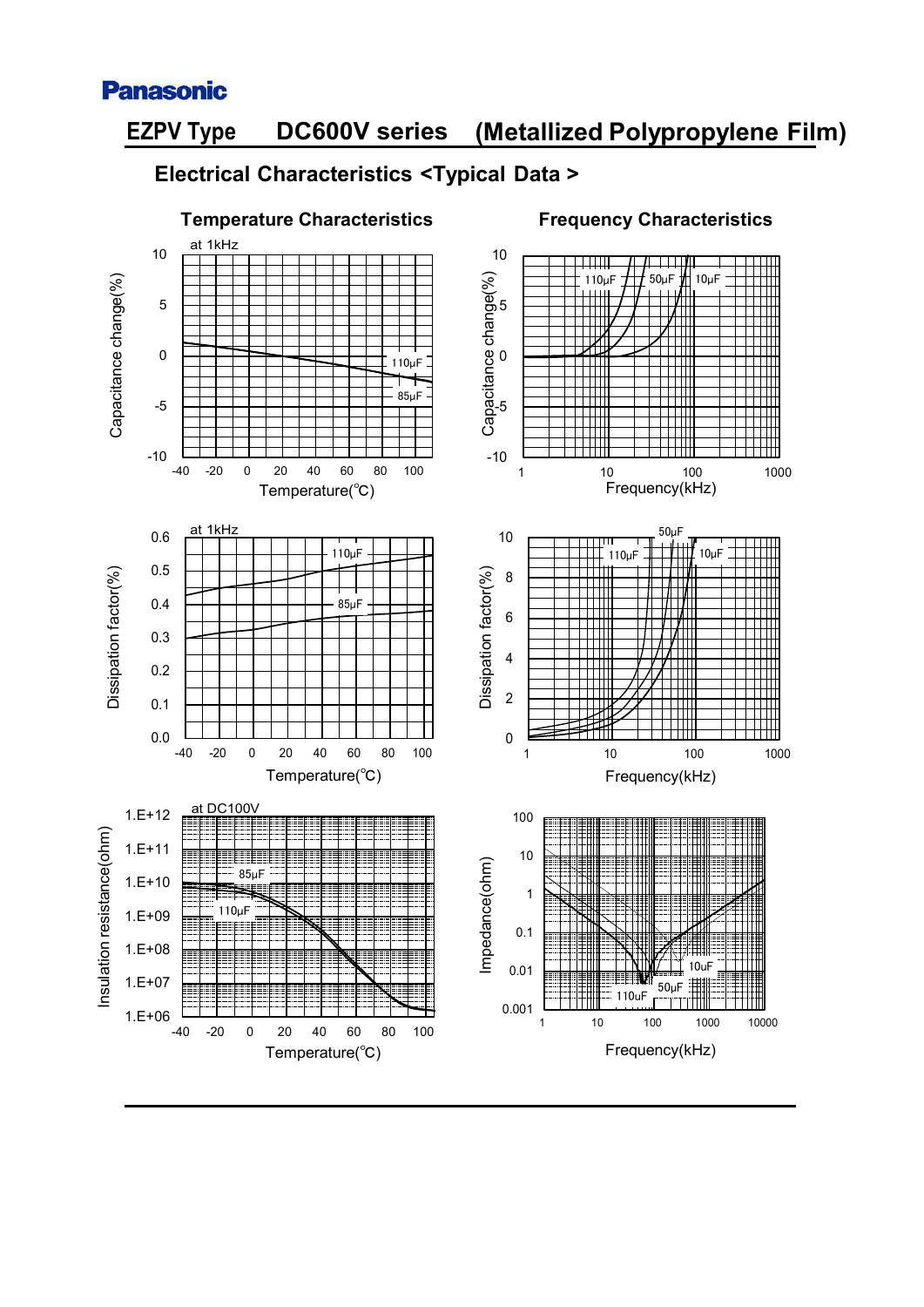

.



### **(Metallized Polypropylene Film)**

110.0 | 117 | 1650.0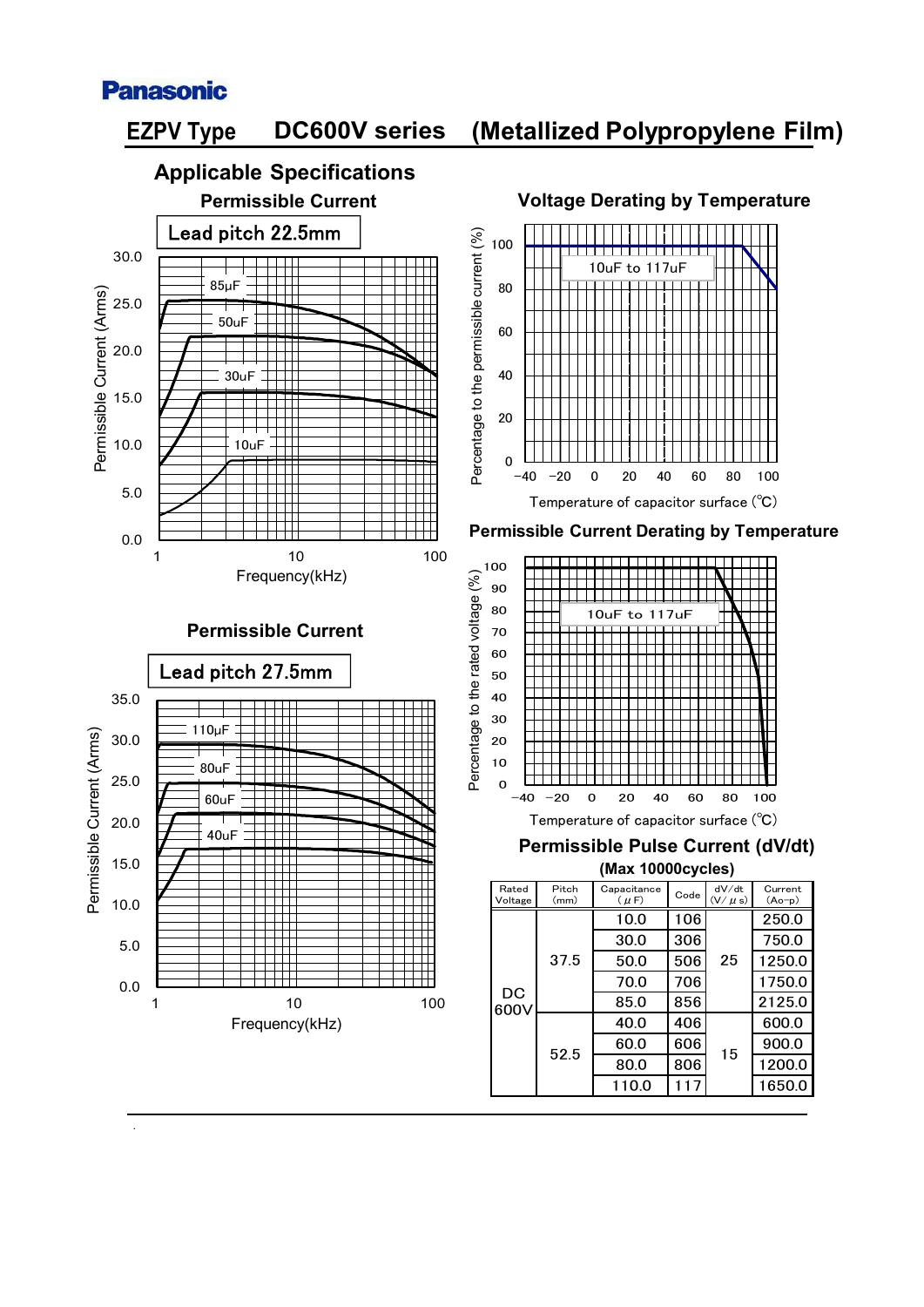

# **(Metallized Polypropylene Film) EZPV Type DC800V series**

#### **Electrical Characteristics <Typical Data >**

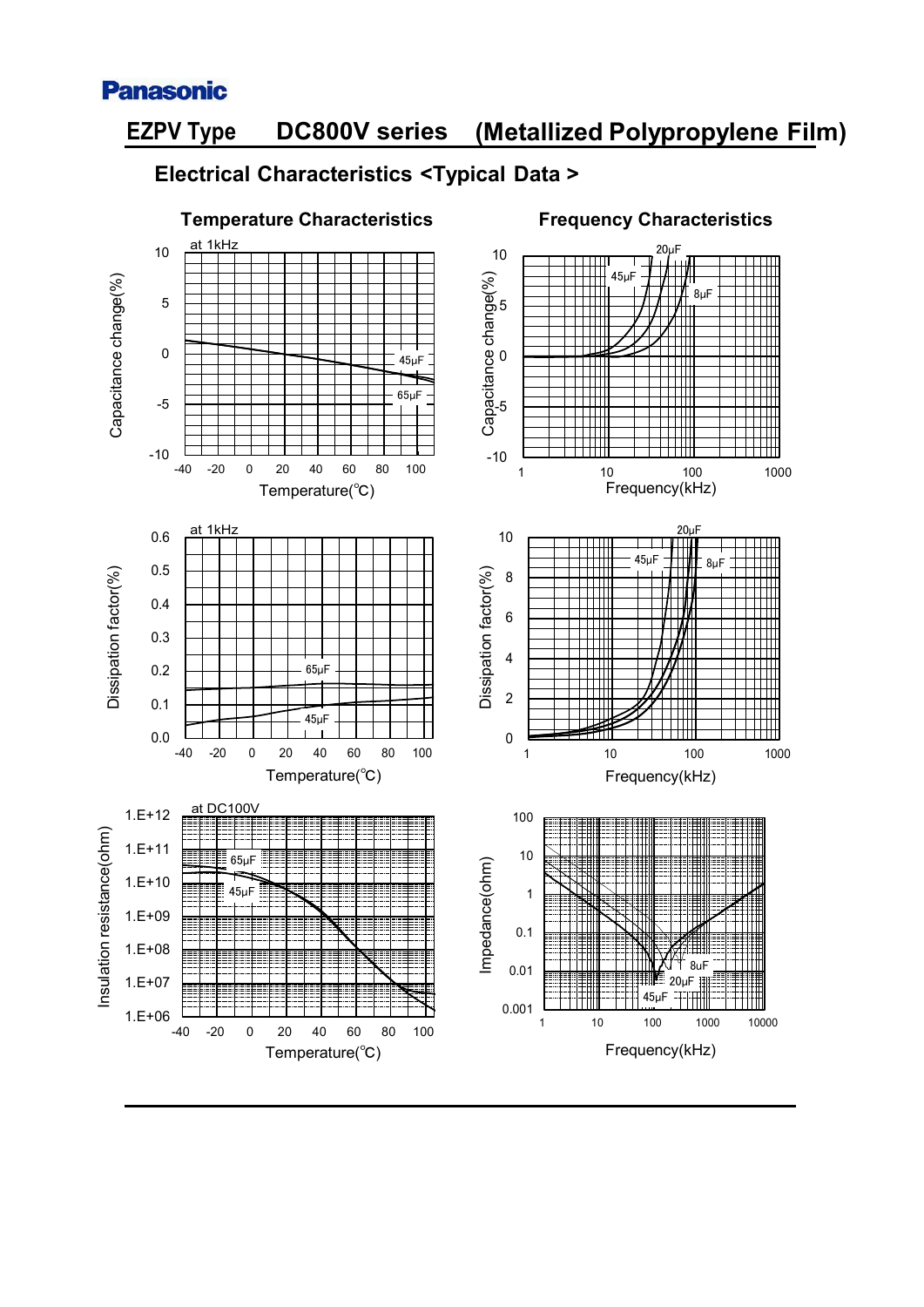

.



| Rated<br>Voltage | Pitch<br>(mm) | Capacitance<br>$(\mu F)$ | Code | dV/dt<br>$(V/\mu s)$ | Current<br>$(Ao-p)$ |
|------------------|---------------|--------------------------|------|----------------------|---------------------|
| DC<br>800V       | 37.5          | 8.0                      | 805  | 35                   | 280.0               |
|                  |               | 20.0                     | 206  |                      | 700.0               |
|                  |               | 30.0                     | 306  |                      | 1050.0              |
|                  |               | 40.0                     | 406  |                      | 1400.0              |
|                  |               | 50.0                     | 506  |                      | 1750.0              |
|                  | 52.5          | 25.0                     | 256  | 22                   | 550.0               |
|                  |               | 35.0                     | 356  |                      | 770.0               |
|                  |               | 50.0                     | 506  |                      | 1100.0              |
|                  |               | 65.0                     | 656  |                      | 1430.0              |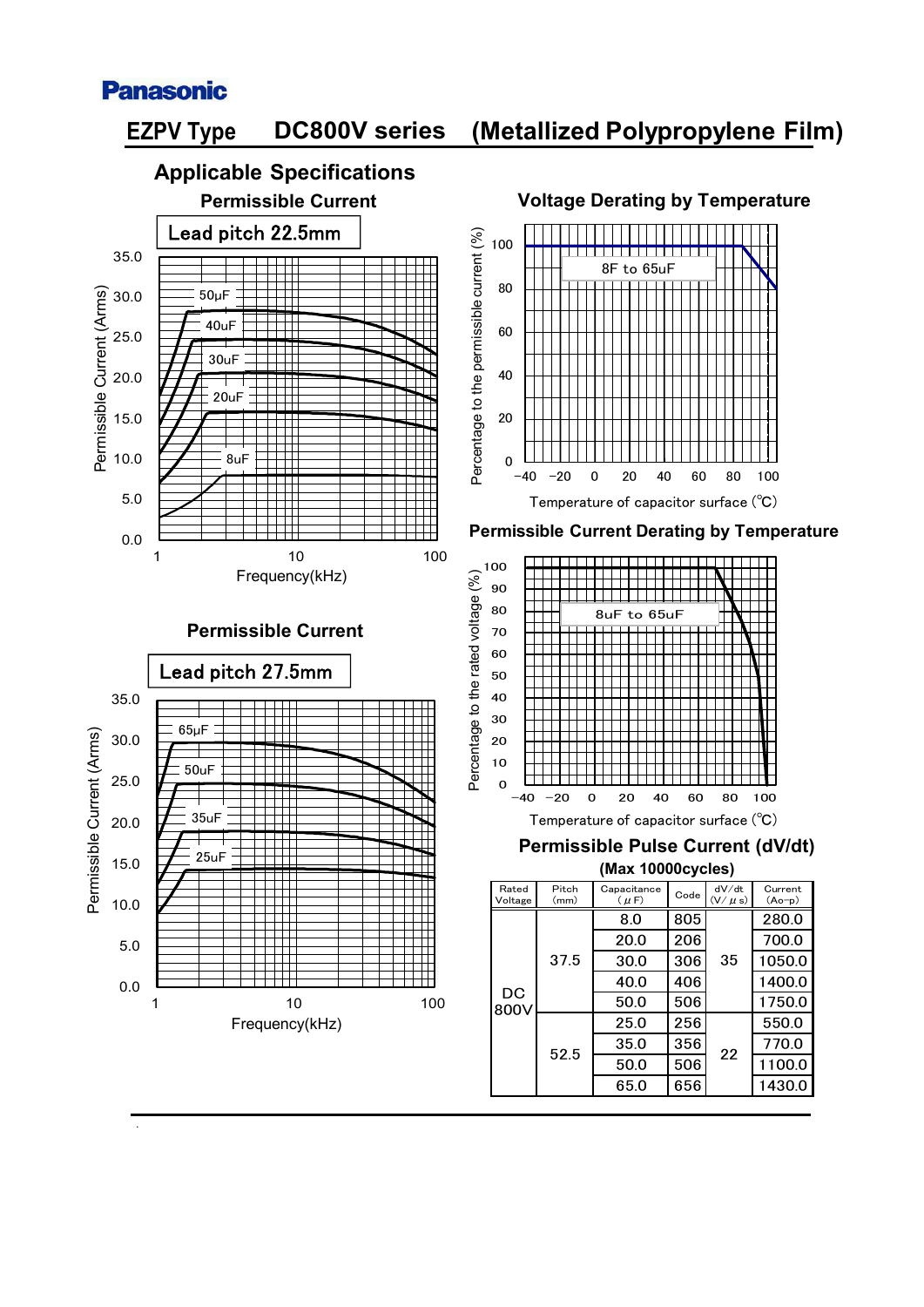

## **(Metallized Polypropylene Film) EZPV Type DC1100V series**

#### **Electrical Characteristics <Typical Data >**